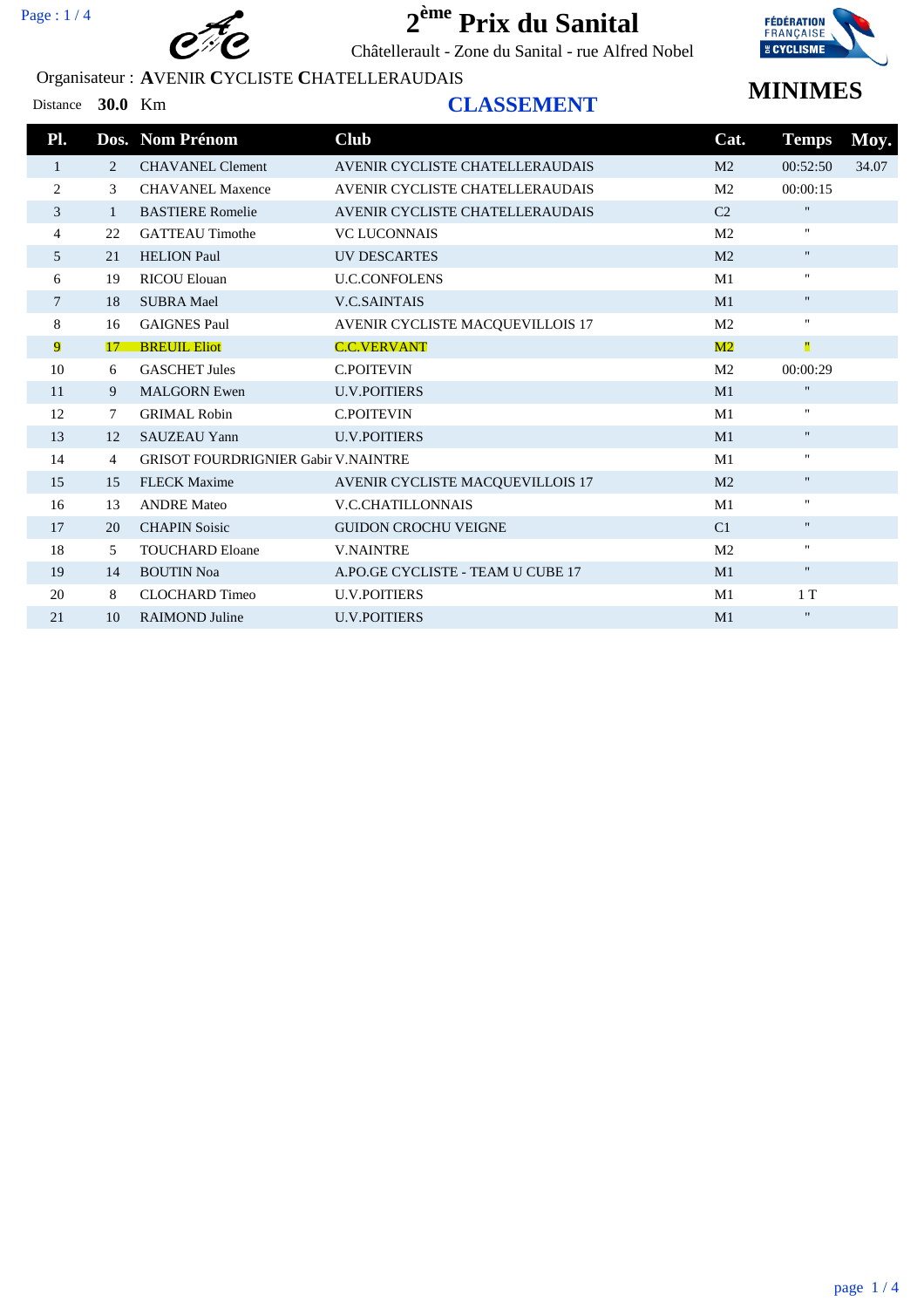

Châtellerault - Zone du Sanital - rue Alfred Nobel

### Organisateur : **A**VENIR **C**YCLISTE **C**HATELLERAUDAIS



## **CADETS**

#### Distance **60.0** Km **CLASSEMENT**

| Pl. |              | Dos. Nom Prénom        | <b>Club</b>                                             | Cat.           | <b>Temps</b> | Moy.  |
|-----|--------------|------------------------|---------------------------------------------------------|----------------|--------------|-------|
| 1   | 23           | <b>RABY Charly</b>     | LA ROCHE SUR YON VENDEE CYCLISME                        | C <sub>2</sub> | 01:38:05     | 36.70 |
| 2   | 15           | <b>LECLABART</b> Erwan | <b>V.C.ST MAIXENT</b>                                   | C <sub>2</sub> | π.           |       |
| 3   | 22           | <b>BOUCHET Côme</b>    | <b>VS CHAMBRAISIEN</b>                                  | C <sub>2</sub> | $\mathbf{H}$ |       |
| 4   | 7            | <b>CHAMBON Lois</b>    | <b>C.POITEVIN</b>                                       | C <sub>2</sub> | 00:00:10     |       |
| 5   | $\mathbf{1}$ | <b>SORAIN Titouan</b>  | AVENIR CYCLISTE CHATELLERAUDAIS                         | C <sub>2</sub> | $\mathbf{H}$ |       |
| 6   | 12           | <b>BREMAUD Timy</b>    | <b>V.C.THOUARS</b>                                      | C <sub>2</sub> | Ħ.           |       |
| 7   | 13           | <b>HEUGAS Thomas</b>   | <b>P.ST FLORENT NIORT</b>                               | C1             | $\mathbf{H}$ |       |
| 8   | 4            | <b>GUILBAUD Nolan</b>  | <b>V.NAINTRE</b>                                        | C <sub>2</sub> | Ħ.           |       |
| 9   | 14           | <b>JAPHET</b> Augustin | <b>V.C.CHATILLONNAIS</b>                                | C <sub>2</sub> | $\mathbf{H}$ |       |
| 10  | 5            | <b>GIREME</b> Romain   | <b>C.POITEVIN</b>                                       | C <sub>2</sub> | H.           |       |
| 11  | 10           | <b>MAYNARD Paul</b>    | <b>U.V.POITIERS</b>                                     | C <sub>2</sub> | 1T           |       |
| 12  | 16           |                        | VAN WONTERGHEM Cyprien AVENIR CYCLISTE MACQUEVILLOIS 17 | C1             | π.           |       |
| 13  | 17           | <b>MACARIOL Mathis</b> | AVENIR CYCLISTE MACQUEVILLOIS 17                        | C1             | П.           |       |
| 14  | 18           | <b>FRIOU</b> Gaxine    | TEAM 4A17                                               | C1             | 11           |       |
| 15  | 11           | <b>GEFFARD</b> Julien  | <b>V.C.THOUARS</b>                                      | C <sub>2</sub> | $\mathbf{H}$ |       |
| 16  | 20           | <b>ROY Mallaurie</b>   | UV DESCARTES                                            | C <sub>2</sub> | $\mathbf{H}$ |       |
| 17  | 3            | <b>JUTTAND</b> Victor  | AVENIR CYCLISTE CHATELLERAUDAIS                         | C1             | $\mathbf{H}$ |       |
| 18  | 6            | <b>LEFEUVRE Mathis</b> | <b>C.POITEVIN</b>                                       | C2             | $\mathbf{H}$ |       |
| 19  | 9            | <b>GATARD Mathis</b>   | <b>C.POITEVIN</b>                                       | C1             | Ħ.           |       |
| 20  | 19           | <b>SUBRATom</b>        | <b>V.C.SAINTAIS</b>                                     | C1             | Ħ.           |       |
| 21  | 2            | <b>CHASSEPORT Maël</b> | AVENIR CYCLISTE CHATELLERAUDAIS                         | C <sub>2</sub> | $\mathbf{H}$ |       |
| 22  | 21           | SABOURIN Amélia        | UV DESCARTES                                            | C <sub>2</sub> | Ħ.           |       |
| 23  | 8            | <b>MERCIER Jules</b>   | <b>C.POITEVIN</b>                                       | C <sub>1</sub> | $\mathbf{H}$ |       |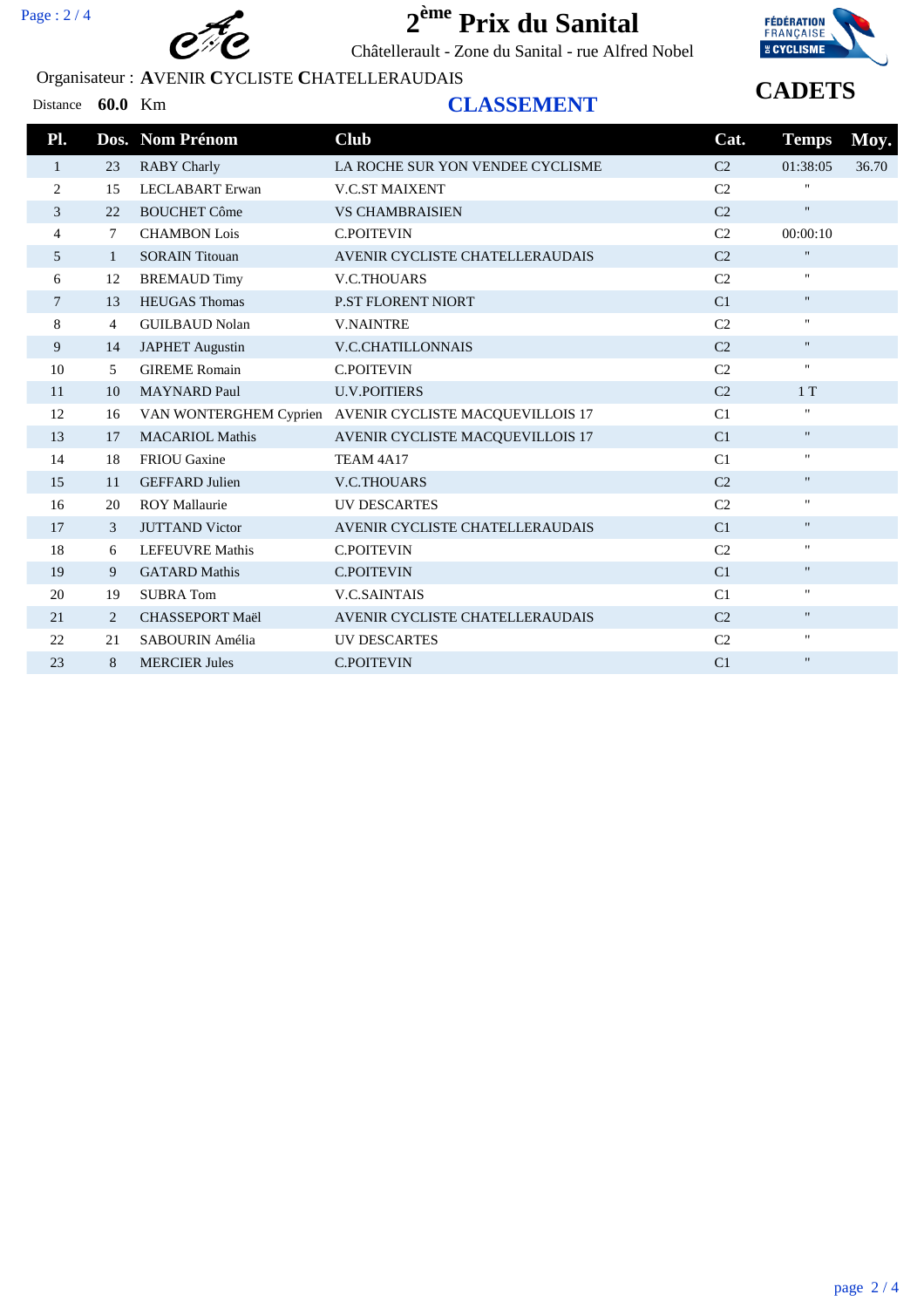

Châtellerault - Zone du Sanital - rue Alfred Nobel

### Organisateur : **A**VENIR **C**YCLISTE **C**HATELLERAUDAIS



## **PC D1-D2**

Distance **63.0** Km **CLASSEMENT**

|              |                           | <b>Club</b>                       | Cat.           |                    | Moy.         |
|--------------|---------------------------|-----------------------------------|----------------|--------------------|--------------|
| 22           | COIQUIL Frédéric          | <b>SC STE MAURE</b>               | D1             | 01:33:40           | 40.36        |
| 8            | <b>SIMONNET Romain</b>    | <b>U.V.POITIERS</b>               | D <sub>1</sub> |                    |              |
| 29           | <b>CARNEIRO</b> Emmanuel  | <b>VC CONTROIS</b>                | D2             | $\mathbf{H}$       |              |
| 9            | <b>BASSEREAU Emmanuel</b> | <b>U.C.C.VIVONNE</b>              | D2             | $\mathbf{H}$       |              |
| 2            | <b>COUSIN</b> Louison     | AVENIR CYCLISTE CHATELLERAUDAIS   | D1             | $\mathbf{H}$       |              |
| 12           | <b>HEUGAS</b> Lucas       | <b>P.ST FLORENT NIORT</b>         | D1             | $\mathbf{H}$       |              |
| 19           | <b>FOUCAULT Rudy</b>      | <b>CS CHINONAIS</b>               | D <sub>1</sub> |                    |              |
| 7            | <b>MALGORN Eric</b>       | <b>U.V.POITIERS</b>               | D1             | Ħ.                 |              |
| 18           | FOUCAULT Cyril            | <b>CS CHINONAIS</b>               | D1             | $\mathbf{H}$       |              |
| 21           | <b>RAFFAULT Baptiste</b>  | <b>GUIDON CROCHU VEIGNE</b>       | D2             |                    |              |
| 32           | <b>PICHON Romain</b>      | AVENIR CYCLISTE CHATELLERAUDAIS   | $\Omega$       | $\mathbf{H}$       |              |
| 13           | <b>BRICOUT Cyprien</b>    | A.PO.GE CYCLISTE - TEAM U CUBE 17 | D <sub>1</sub> | H.                 |              |
| 10           | <b>GOUIN Alexandre</b>    | V.C.LOUDUN                        | D <sub>1</sub> | $\blacksquare$     |              |
| 14           | <b>BONNIN David</b>       | <b>C.C.VERVANT</b>                | D1             | Ш                  |              |
| 5            | <b>FERRAH</b> Eric        | <b>C.POITEVIN</b>                 | D2             |                    |              |
| 31           | <b>SENEGAS Laurent</b>    | <b>VC VINCENNES</b>               | D2             | $\mathbf{H}$       |              |
| 3            | <b>GUILLON Jean Luc</b>   | AVENIR CYCLISTE CHATELLERAUDAIS   | D2             | $\mathbf{H}$       |              |
| 30           | <b>RABY Coline</b>        | LA ROCHE SUR YON VENDEE CYCLISME  | D1             | $\mathbf{H}$       |              |
| $\mathbf{1}$ | <b>TRANCHANT Gregory</b>  | AVENIR CYCLISTE CHATELLERAUDAIS   | D1             | $\mathbf{H}$       |              |
| 25           | <b>MURILLO Carl</b>       | TEAM LE LOUROUX 37                | D <sub>1</sub> | 11                 |              |
| 26           | <b>COAZY Ludovic</b>      | UC CHATEAUROUX                    | D2             | Ħ.                 |              |
| 20           | <b>PAPON Romain</b>       | <b>GUIDON CROCHU VEIGNE</b>       | D1             |                    |              |
| 16           | <b>COVILLE Paul</b>       | <b>C.C.VERVANT</b>                | D2             | Ш                  |              |
| 6            | <b>LECOQ</b> Jules        | <b>U.V.POITIERS</b>               | D <sub>1</sub> | $\pmb{\mathsf{H}}$ |              |
|              |                           | Dos. Nom Prénom                   |                |                    | <b>Temps</b> |